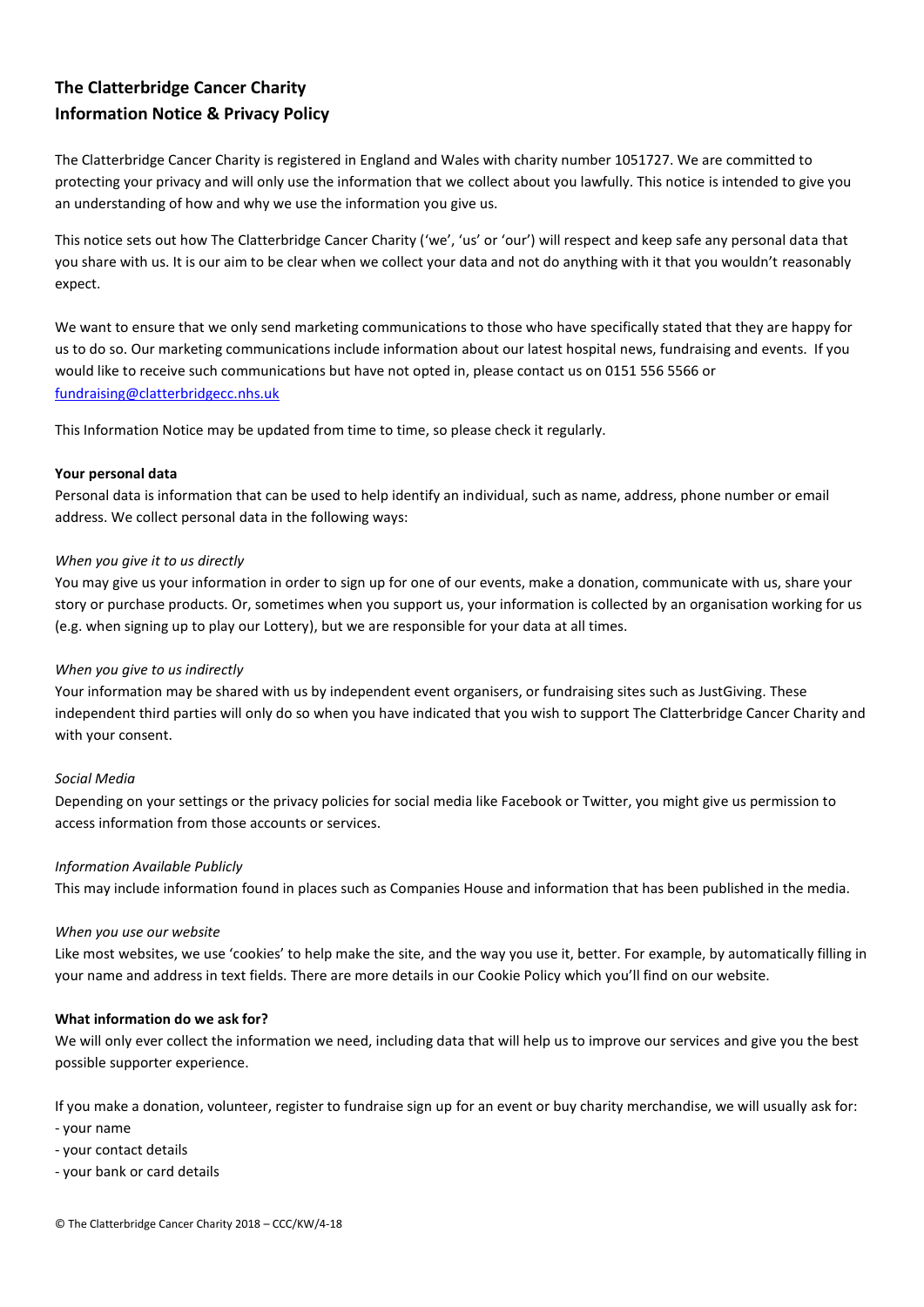Where it is appropriate, we may also collect information:

- whether you are over a certain age (example: if you are taking part in a challenge event)
- information relating to your health (example: if you have asked us to share your story)
- why you've decided to donate

#### **What do we use your personal data for?**

We will mainly use your data to:

- provide you with the services, products or information you have asked for
- administer your donation, including processing gift aid
- support you in your fundraising
- to provide essential event information where you have signed up to take part
- ensure we know how you prefer to be contacted
- to comply with applicable laws and regulations, and requests from statutory agencies
- for our own administrative purposes, to keep a record of your relationship with us
- for the purposes of research such as supporter satisfaction research
- understand how we can improve our services, products or information
- to ensure that content from our website is presented in the most effective manner for you and your device

#### *Building your supporter profile*

We record information you give us to create a profile of your interests and preferences. We do this to help us determine in what ways you might be interested in getting involved (for example if you're a keen cyclist). This helps to make our requests for support appropriate to you and enables us to raise funds in a more cost effective way.

### *Direct marketing*

With your consent, we will contact you to let you know about our latest appeals, events, fundraising campaigns, our services and updates and to ask for donations and any other information, products or services that we provide or provide access to. Occasionally, we may include information from partner organisations who are supporting us in these communications. We make it easy for you to tell us how you want us to communicate, in a way that suits you. We ensure you are asked clear marketing preference questions and we include information on how to opt out when we send you such marketing.

If you don't want to hear from us, that's fine. You can let us know this when you provide your information, you can call us on 0151 556 5566 or email fundraising@clatterbridgecc.nhs.uk

#### *Sharing your story*

Lots of people choose to tell us about their experience of The Clatterbridge Cancer Centre and cancer. These stories often help us to inspire others and support the work we do. This may include some sensitive information about their health and family life among other information.

We use the information provided, including gender, ethnicity or the type of cancer affecting the person with the **explicit consent** of the individuals (or their parent or guardian if under 18). This information can form part of our fundraising messaging or when promoting the work of the charity and the hospital. It may be used in the media, online, in printed materials or at events.

#### *Children's data*

We will only store information about children if given explicit consent of their parent or guardian. We aim to manage this in a way which is appropriate to the age of the child.

#### *Third Parties*

We will never sell or swap your data with third parties, but we may sometimes share your information with our trusted service providers who are authorised to act on our behalf, or whom we work with in partnership to fundraise on our behalf. If you participate in our Lottery, for example, your information will be processed by the company who administer our Lottery.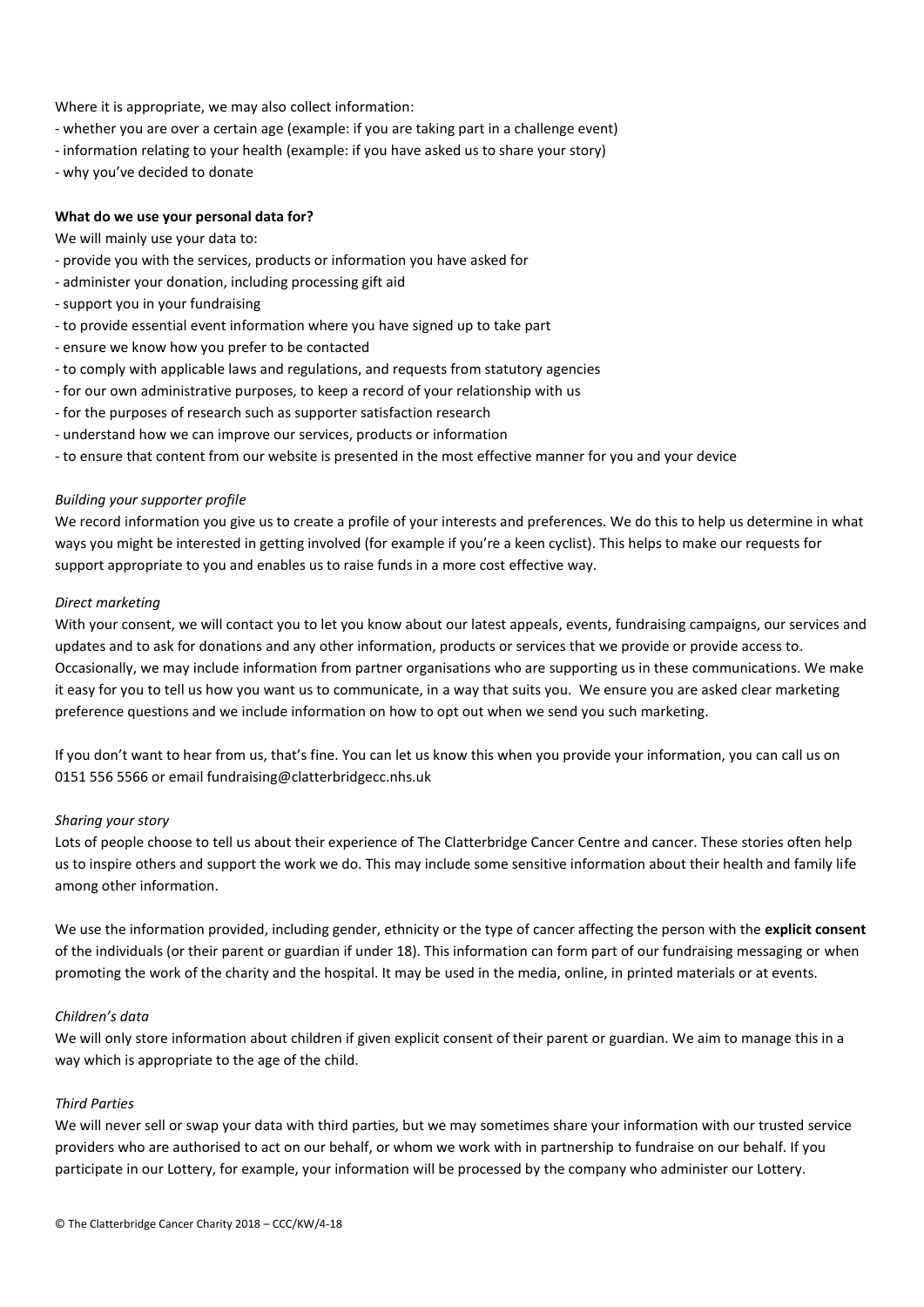These partners may include mailing houses, marketing agencies and IT specialists. The kind of work we may ask them to do could involve processing, packaging and delivering mail, answering questions about products or services or processing payments. We will only pass personal data onto them if they have signed a contract that requires them to:

- abide by Data Protection legislation
- Comply with the Code of Fundraising Practice
- Treat your information as carefully as we would
- Only use the information for the purposes it was provided (not for their own or another organisation)
- Allow us to carry out checks to ensure they are doing all of these things

#### **Storing your information**

Information is stored by us on computers located in the UK. We may transfer the information to other trusted partners who are working on our behalf, as explained above. We may also store information in paper files.

We place a great importance on the security of all personally identifiable information associated with our supporters, customers and users. We have security measures in place to attempt to protect against the loss, misuse and alteration of personal data under our control. For example, only authorised personnel are authorised to access user information and we use secure software to encrypt financial and personal information. While we cannot ensure or guarantee that loss, misuse or alteration of data will not occur while it is under our control, We use our best efforts to try to prevent this.

Unfortunately, the transmission of data across the internet is not completely secure and whilst we do our best to try to protect the security of your information, we cannot ensure or guarantee that loss, misuse or alteration of data will not occur whilst data is being transferred.

Where you or we have provided a password enabling you to access parts of our websites or use our services, it is your responsibility to keep this password confidential. Please don't share your password with anyone.

We will keep your information only for as long as we need it to provide you with the goods, services or information you have required, to administer your relationship with us, to inform us on the preferences of our supporters, to comply with the law, or to ensure we do not communicate with people that have asked us not to. This will run within a 24-month period, if your consent is not renewed during this time, your records will be made inactive on our database.

#### **Social Media**

We operate a number of social media pages (including Facebook, Twitter and YouTube). Although this notice covers how we will use any data that we may collect from those profiles, it does not cover how the providers of social media websites will use your information. Please ensure you read the privacy policy of the social media website before sharing data. You may wish to make use of the privacy settings they provide and reporting mechanisms to control how your data is used.

#### **Your rights**

Data Protection legislation gives you certain rights over your data and how we use it. These include:

- The right in certain circumstances to have inaccurate personal data rectified, blocked, erased or destroyed.

- The right to prevent your data being used for direct marketing
- The right of access to a copy of the information We hold about you (known as a subject access request)

If you wish to exercise any of these rights please contact the Data Controller (The Clatterbridge Cancer Charity) in writing at Charity Office, The Clatterbridge Cancer Centre, Clatterbridge Road, Wirral, CH63 4JY

or by emailing [fundraising@clatterbridgecc.nhs.uk](mailto:fundraising@clatterbridgecc.nhs.uk)

The Data Protection Office for The Clatterbridge Cancer Charity and The Clatterbridge Cancer Centre is Andrew Ivers.